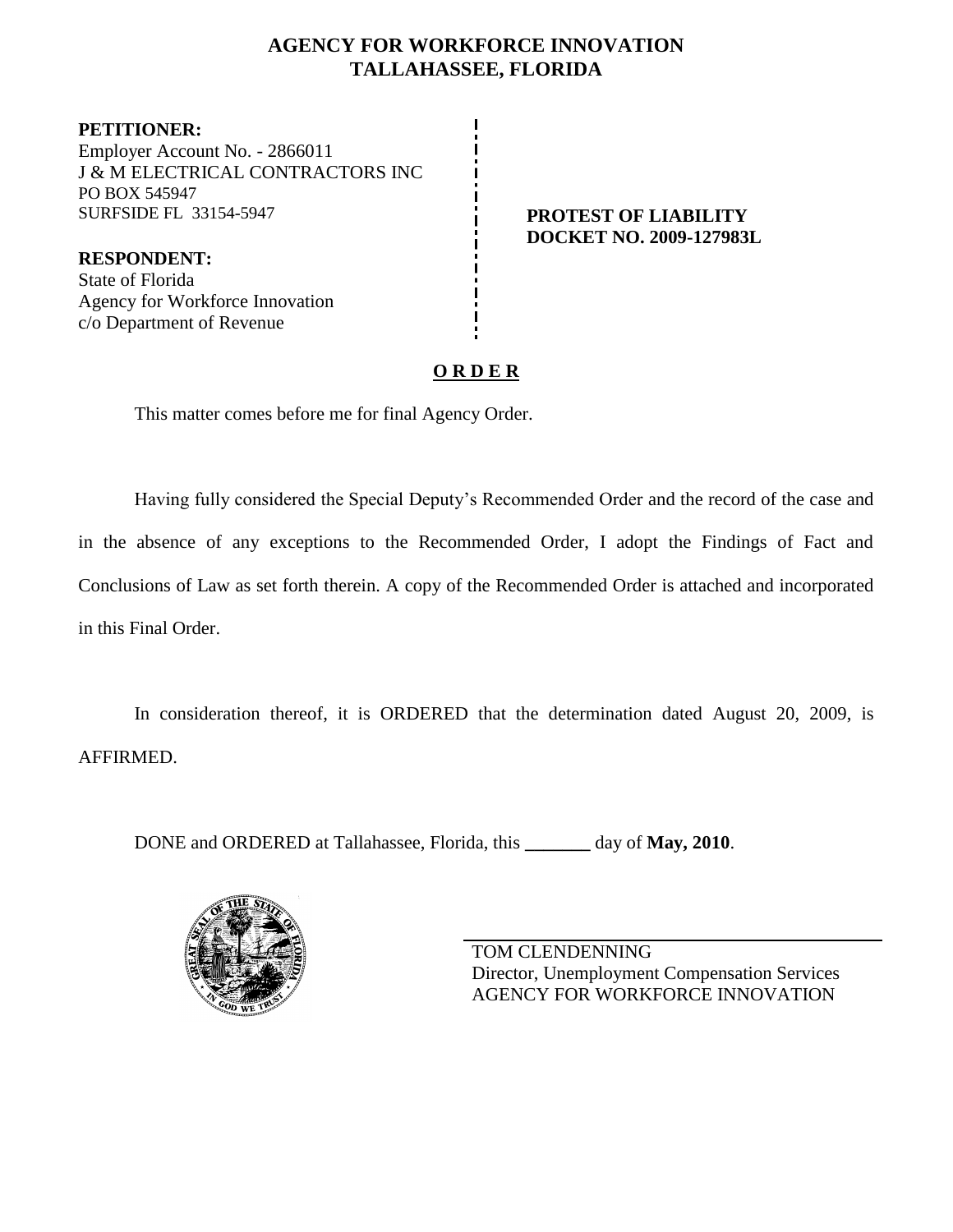## **AGENCY FOR WORKFORCE INNOVATION Unemployment Compensation Appeals**

MSC 346 Caldwell Building 107 East Madison Street Tallahassee FL 32399-4143

#### **PETITIONER:**

Employer Account No. - 2866011 J & M ELECTRICAL CONTRACTORS INC PO BOX 545947 SURFSIDE FL 33154-5947

> **PROTEST OF LIABILITY DOCKET NO. 2009-127983L**

**RESPONDENT:** State of Florida Agency for Workforce Innovation c/o Department of Revenue

# **RECOMMENDED ORDER OF SPECIAL DEPUTY**

TO: Director, Unemployment Compensation Services Agency for Workforce Innovation

This matter comes before the undersigned Special Deputy pursuant to the Petitioner's protest of the Respondent's determination dated August 20, 2009.

After due notice to the parties, a telephone hearing was held on November 5, 2009. The Petitioner's Owner/President appeared and testified. The Joined Party appeared and testified on his own behalf. A Tax Specialist II appeared and testified on behalf of the Respondent.

The record of the case, including the recording of the hearing and any exhibits submitted in evidence, is herewith transmitted. Proposed Findings of Fact and Conclusions of Law were not received.

**Issue:** Whether services performed for the Petitioner by the Joined Party and other individuals as electricians constitute insured employment pursuant to Sections 443.036(19), 443.036(21); 443.1216, Florida Statutes, and if so, the effective date of the liability.

#### **Findings of Fact:**

- 1. The Petitioner is a corporation incorporated in 2004 for the purpose of running an electrical contracting business. The Petitioner has two corporate officers.
- 2. The Petitioner has independent contractors and employees that hold the position of electrician. Both types of workers do the same type of work. The employees are required to respond to emergency service calls and have a fixed schedule. The workers considered independent contractors were not required to respond to after-hours emergency calls. The Petitioner generally had five or six electricians that were considered independent contractors.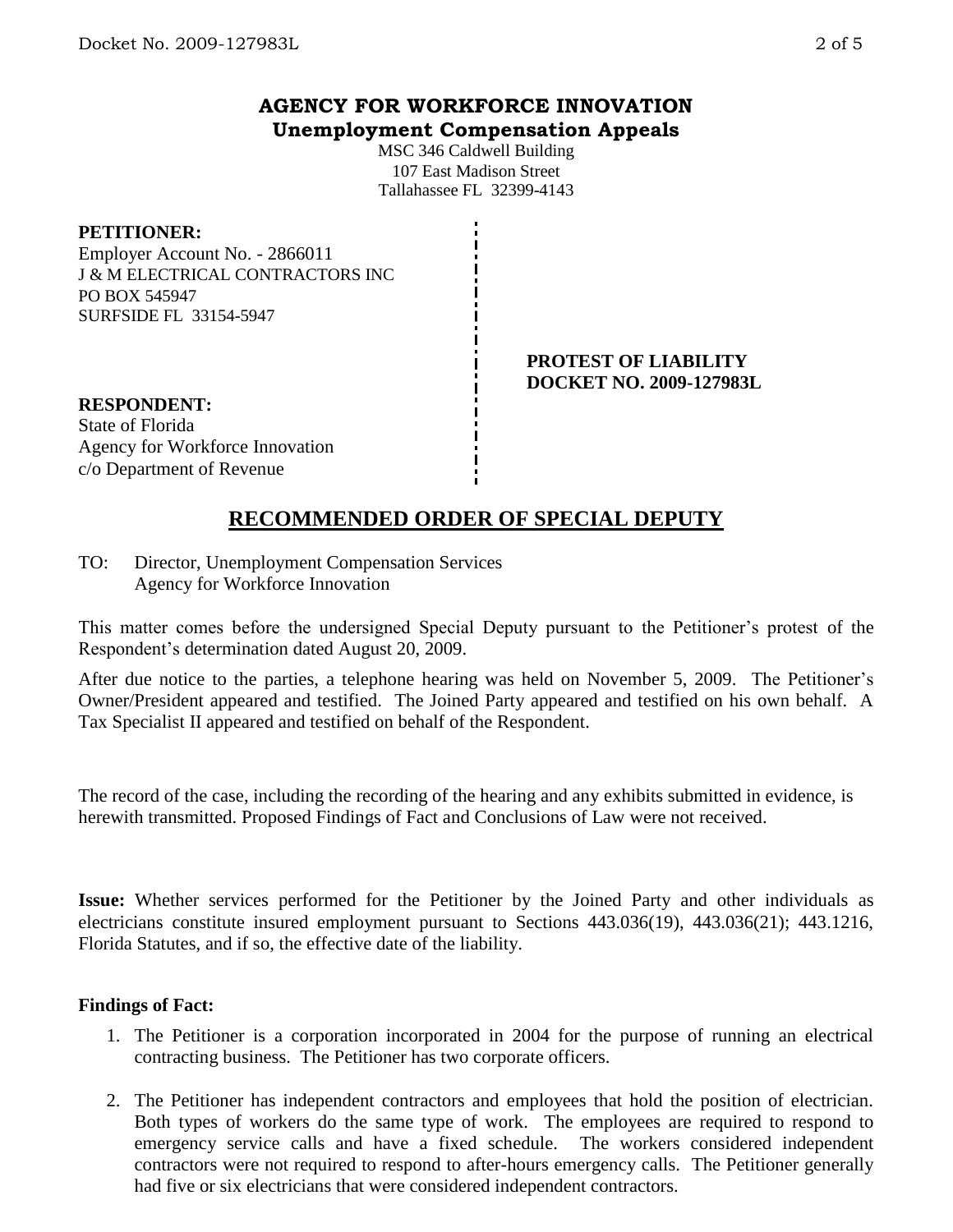- 3. The Joined Party provided services to the Petitioner as an electrician from October 2008, through June 26, 2009. The Joined Party performed electrical work, including wiring, for the Petitioner.
- 4. The Joined Party began performing services for the Petitioner when the Petitioner took over a project that involved the Joined Party. The Petitioner retained the Joined Party for the duration of the project. The parties agreed that the Joined Party would be an independent contractor for the duration of the project. The Joined Party asked for additional work at the conclusion of the project in November 2008. The parties agreed to continue their relationship. The Joined Party filled out an application with the Petitioner when the agreement to continue the relationship was made.
- 5. The Joined Party was assigned projects by the Petitioner. The Joined Party would work on the project until it was concluded. The general contractor hiring the Petitioner would occasionally set parameters or deadlines for the project which would be passed from the Petitioner to the Joined Party.
- 6. The Joined Party's work hours varied from project to project. Work on condos would follow a 9 a.m. to 5 p.m. schedule, while an emergency project might require working a 16 hour day. The hours were based upon the requirements of the worksite or the contingencies of the work itself. The employee workers had a 7 a.m. to 3:30 p.m. schedule. The employee workers would be required to work past their scheduled stop time if the circumstances warranted it.
- 7. The Joined Party was sent out to respond to emergency calls during normal hours.
- 8. The Joined Party was allowed to perform services for a competitor. The Joined Party was not allowed to subcontract his services.
- 9. The Joined Party was covered under the Petitioner's workers' compensation policy.
- 10. The Joined Party was paid \$15 per hour by the Petitioner. The amount was based upon the pay the Joined Party received from the prior employing unit. The employee electricians are paid between \$12 and \$16 per hour based upon their experience. The Joined Party's pay rate was determined by the Petitioner. The Joined Party was paid every two weeks. The Joined Party's pay was not held contingent upon payment from the customers. The Joined Party would submit a list of hours to the Petitioner initially. The Joined Party began using a time card in November 2008, after the initial project was concluded and the parties elected to continue their relationship. The Joined Party was paid \$8,944 in 2008.
- 11. The Joined Party was required to report to a safety orientation meeting every Monday. The safety orientation was required for all workers performing services for the Petitioner.
- 12. The Joined Party was required to keep the Petitioner informed of the progress of the work. The Joined Party was required to maintain a daily log and record everything the Joined Party did each day. The Petitioner required this to allow for scheduling of other workers and materials.
- 13. The Petitioner would determine what workers were needed for any given project.
- 14. The Petitioner would write up employee workers in the event that disciplinary actions were required.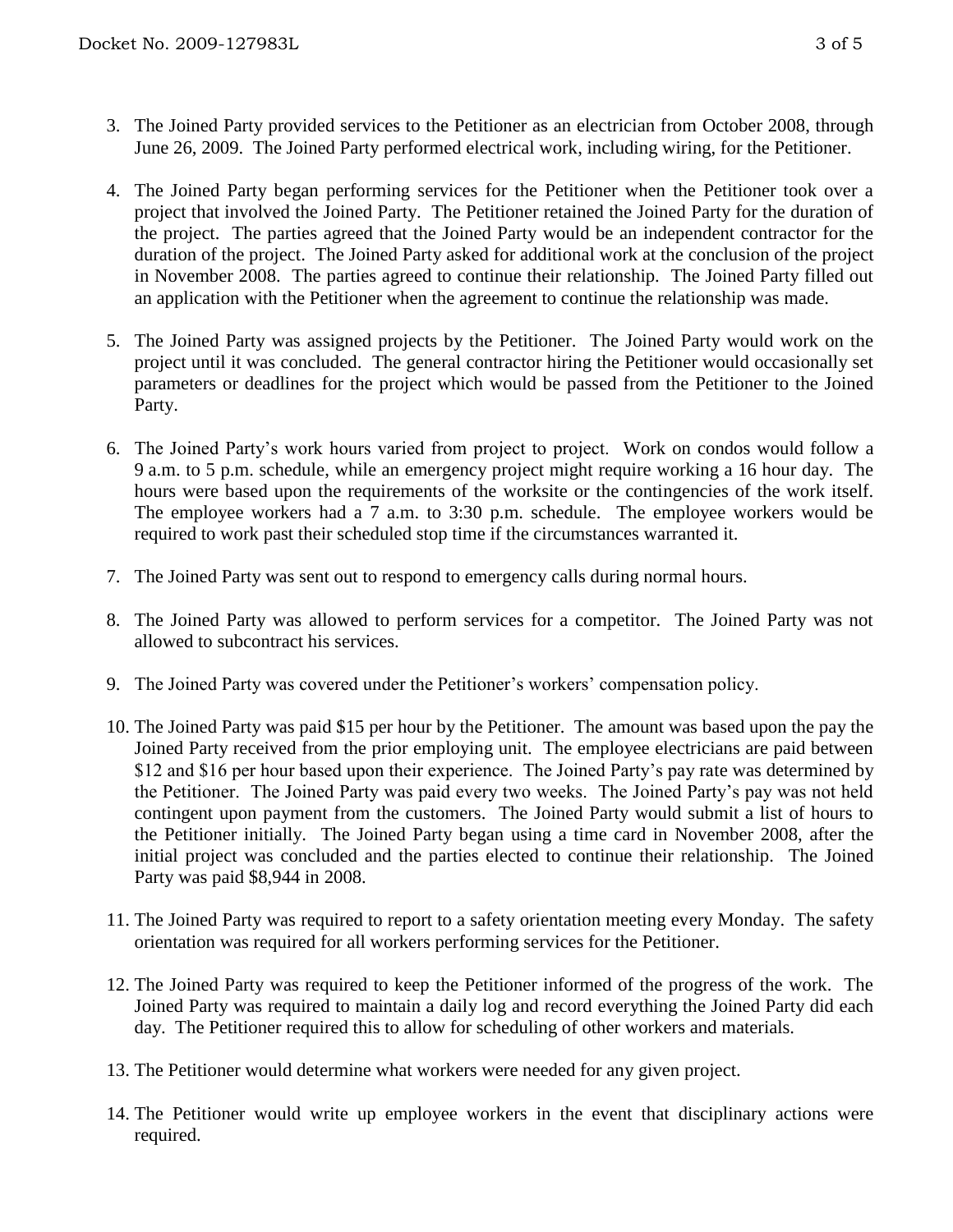- 15. The Joined Party performed his electrician services for the Petitioner using the Petitioner's license. The Joined Party did not have an occupational or professional license. The Joined Party did not have his own business.
- 16. The Joined Party provided his own hand tools. The Petitioner provided power tools when needed. The Petitioner provided a work van to the Joined Party. The Petitioner paid for the fuel and maintenance on the work van. The Joined Party was expected to wear a shirt with the Petitioner's name and logo. The uniform shirt was provided by the Petitioner as a means of ensuring convenient access to the work site.

#### **Conclusions of Law:**

- 1. The issue in this case, whether services performed for the Petitioner constitute employment subject to the Florida Unemployment Compensation Law, is governed by Chapter 443, Florida Statutes. Section 443.1216(1)(a)2., Florida Statutes, provides that employment subject to the chapter includes service performed by individuals under the usual common law rules applicable in determining an employer-employee relationship.
- 2. The Supreme Court of the United States held that the term "usual common law rules" is to be used in a generic sense to mean the "standards developed by the courts through the years of adjudication." United States v. W.M. Webb, Inc., 397 U.S. 179 (1970).
- 3. The Supreme Court of Florida adopted and approved the tests in 1 Restatement of Law, Agency 2d Section 220 (1958), for use to determine if an employment relationship exists. See Cantor v. Cochran, 184 So.2d 173 (Fla. 1966); Miami Herald Publishing Co. v. Kendall, 88 So.2d 276 (Fla. 1956); Magarian v. Southern Fruit Distributors, 1 So.2d 858 (Fla. 1941); see also Kane Furniture Corp. v. R. Miranda, 506 So.2d 1061 (Fla. 2d DCA 1987).
- 4. Restatement of Law is a publication, prepared under the auspices of the American Law Institute, which explains the meaning of the law with regard to various court rulings. The Restatement sets forth a nonexclusive list of factors that are to be considered when judging whether a relationship is an employment relationship or an independent contractor relationship.

1 Restatement of Law, Agency 2d Section 220 (1958) provides:

- (1) A servant is a person employed to perform services for another and who, in the performance of the services, is subject to the other's control or right of control.
- (2) The following matters of fact, among others, are to be considered:
	- (a) the extent of control which, by the agreement, the business may exercise over the details of the work;
	- (b) whether or not the one employed is engaged in a distinct occupation or business;
	- (c) the kind of occupation, with reference to whether, in the locality, the work is usually done under the direction of the employer or by a specialist without supervision;
	- (d) the skill required in the particular occupation;
	- (e) whether the employer or the worker supplies the instrumentalities, tools, and the place of work for the person doing the work;
	- (f) the length of time for which the person is employed;
	- $(g)$  the method of payment, whether by the time or by the job;
	- (h) whether or not the work is a part of the regular business of the employer;
	- (i) whether or not the parties believe they are creating the relation of master and servant;
	- (j) whether the principal is or is not in business.